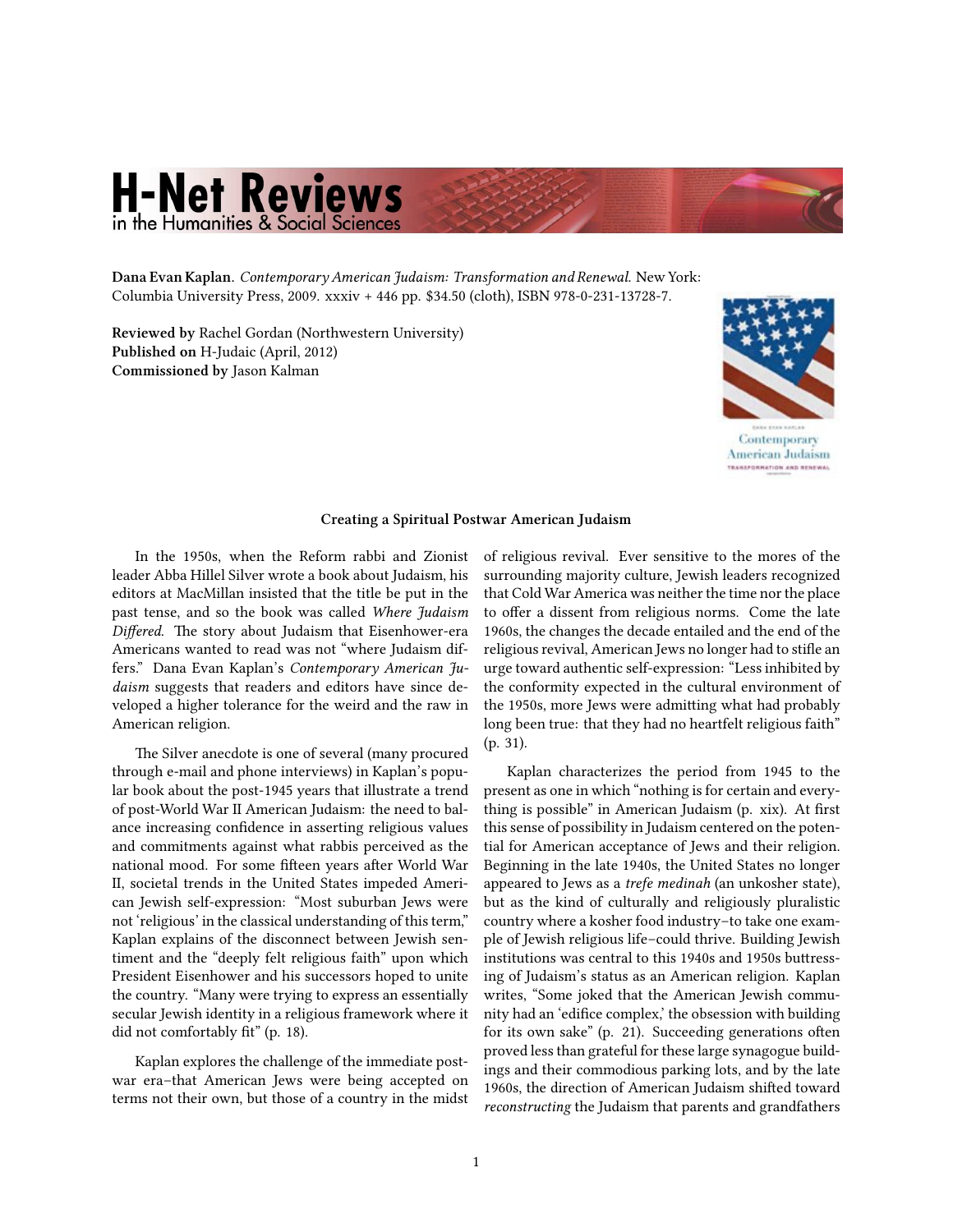had built. "How American Jews have continually been adjusting their conception of Judaism according to their evolving expectations drawn from their daily lives" is Kaplan's focus (p. xvi).

In his chapters "Facing the Collapse of the Intermarriage Stigma," "Inclusivity as a Social Value," "Radical Responses to the Suburban Experience," "The Popularization of Jewish Mystical Outreach," and "Herculean Efforts at Synagogue Renewal," Kaplan shows the many new faces Judaism has revealed since the 1950s and how Jewish innovation was often a response to the critique of "the superficiality and hypocrisy of American Jewish life." Rebelling against religion in general, this postwar generation nonetheless shared a deep faith that "their parents were pretending to be religious, but were not" (p. 30).

Kaplan is a historian and a rabbi who does not force a detached perspective on his scholarship. In describing postwar observance of Kashrut, he writes that "many suburban Jews placed the emphasis on keeping their homes kosher, as if it was the house that needed to observe the religious obligation" (p. 20). Some will hear the voice of a congregational rabbi in this history (all can see his picture: the dust jacket photo of Kaplan shows him in full rabbinic regalia, Torah pointer [yad] in hand, reading Torah), but at least for this reader, Kaplan's partisan view of Judaism enriched the story. Although "not a work of original research," as the author states upfront, Kaplan makes excellent use of secondary-source literature and shows the kind of awareness of the major debates in American Judaism that comes with a lifetime of engagement with Judaism (p. xv). As many scholars of American religion are wont to do, Kaplan offers a bit of his own story: a childhood attending both the Stephen Wise Free Synagogue (Reform) and the Ramaz school (Modern Orthodox) put the author in a state of bewilderment about contemporary American Judaism: "By the second or third grade, I was already trying to figure out why our synagogue and my school seemed to present Judaism so differently" (p. xxiii). "Betwixt and between," as cultural anthropologist Victor Turner might have described Kaplan's childhood Jewish identity, the author

seems to have been primed to explore the intersections of various branches of Judaism and American culture.

Those who view the study of contemporary American religion as little more than a cocktail of journalism and gossip may find some fuel for their fire in these pages. Kaplan's history of Amy Eilberg's rabbinical ordination (the first woman to be ordained in the Conservative movement) reads: "Some of those who opposed the decision believe that Joel Roth, a professor of Talmud, consented to the ordination on the condition that Eilberg agree not to serve as a witness. Partisan sources claim that she did agree to this, but then broke the agreement as soon as she took her first pulpit, but Eilberg brusquely denied this" (p. 238). (Kaplan's history of the orange-onthe-Seder-plate tradition is similarly enlivened by anecdotal reporting.) But gossip is not the right word. This is a work by a scholar of who is genuinely committed to the conversation about American Judaism and the result is mostly salubrious for the reader.

Whether it is occupational hazard or benefit, Kaplan is alert to real questions about contemporary American Judaism and offers some good, clear answers: What distinguishes Judaism from other religions ("central authority is vested in sacred texts and traditions rather than an authoritative religious leader or a clerical chief" [p. xx])? What were the major divisive issues between Conservative and Orthodox Judaism in the 1950s (mixed seating and the electronic microphone systems)? Is there such a thing as spirituality in traditional Judaism? (Yes, but most postwar Jews perceived spirituality to be the result of their effort to experiment "with approaches to Judaism that differed radically from what they had experienced in their parents' suburban synagogues" [p. 58].) From whence arose American Jewish preoccupation with *Tikkun Olam*? (The Reform movement resuscitated this Mishnaic concept that was given new meaning in the context of 1960s political activism.)

Much of what is described in Kaplan's book seems to have little to do with the lives of most American Jews, but that, too, is surely central to the story of contemporary American Judaism.

If there is additional discussion of this review, you may access it through the network, at:

<https://networks.h-net.org/h-judaic>

**Citation:** Rachel Gordan. Review of Kaplan, Dana Evan, *Contemporary American Judaism: Transformation and Renewal*. H-Judaic, H-Net Reviews. April, 2012.